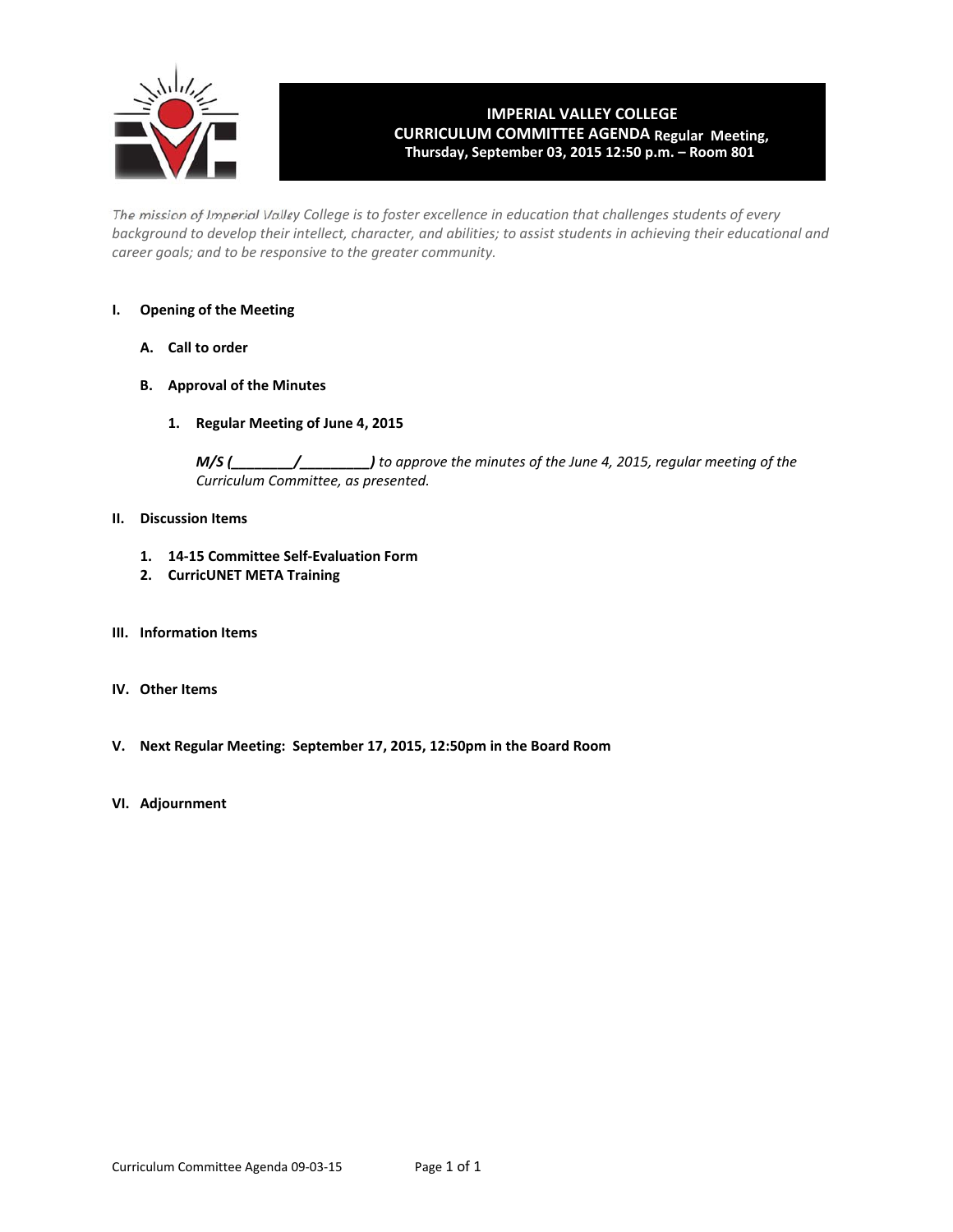

## **IMPERIAL VALLEY COLLEGE CURRICULUM COMMITTEE MINUTES (Unadopted) Regular Meeting, Thursday, June 04, 2015 3:05 p.m. –Board Room**

**Present:** ┃ □Nicholas Akinkuoye ┃ ⊠Craig Blek ┃ ⊠Susan Carreon ┃ ⊠David Drury **ØKathleen Dorantes │ □Gaylla Finnell │ ØDaniel Gilison │ □Carol Hegarty ⊠Allyn Leon** | ⊠Jose Lopez | ⊠Norma Nava | □Trinidad Argüelles ⊠Frank Rapp | ⊠Jose Ruiz | ⊠Sydney Rice | □Veronica Soto  $\boxtimes$ Kevin White  $\Box$ Cathy Zazueta  $\Box$ ASG Representative Claudia Curiel **Consultants:** □ Tina Aguirre **Gloria Hoisington** □ Ted Cesar I □Becky Green  $\Box$ James Patterson  $\Box$ Jill Nelipovich  $\Box$  Norma Nunez  $\Box$ Efrain Silva **Ex‐officio** ☐Michael Heumann **Visitors:** Mary Jo Wainwright **Recorder:** | Dixie Krimm

## **I. Opening of the Meeting**

#### **A. Call to order**

Frank Rapp called the regular meeting of the Imperial Valley College Curriculum Committee to order at 3:15 pm on Thursday, June 4, 2015.

### **B. Approval of the Minutes**

#### **1. Regular Meeting of May 21, 2015**

*M/S/C (Gilison/Leon) to approve the minutes of the May 21, 2015, regular meeting of the Curriculum Committee, as presented. The motion carried.*

## **C. Student Learning Outcomes – Jill Nelipovich**

 Will be holding a focus group with students on the Friday before graduation to facilitate ISLO assessment.

#### **II. Action Items**

#### **A. Credit Courses**

- **1. Revised Courses**
	- **a. ART 102 – History of Art II (3)**
	- **b. CIS 130 – Power Point I (1)**
	- **c. CIS 131 – Power Point II (1)**
	- **d. HIST 121 – United States History: Reconstruction to the Present (3)**
	- **e. RELS 100 – Religions of the Modern World (3)**
	- **f. SPCH 120 – Interpersonal Communication (3)**

*M/S/C (Blek/Leon) to approve the revision to the above courses a. through f. as indicated in CurricUNET, effective 2015‐2016. The motion carried.*

- **g. MUS 156 – Beginning College Chorus (1)**
- **h. MUS 157 – Intermediate College Chorus (1)**
- **i. MUS 171 – Chamber Orchestra (1)**
- **j. MUS 172 – College‐Community Band (1)**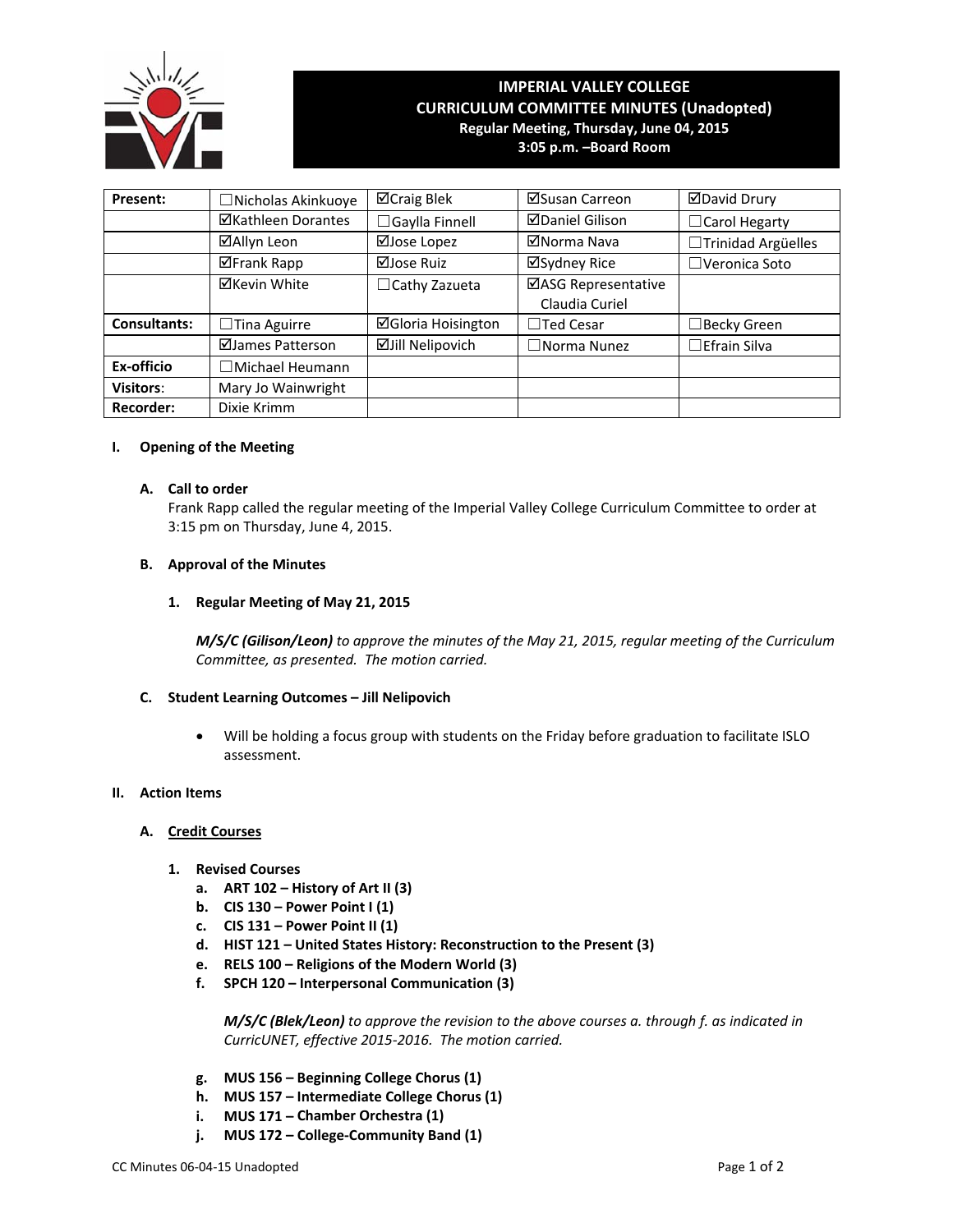- **k. MUS 175 – Instrumental Ensemble (1)**
- **l. MUS 177 – Stage Band (1)**
- **m. MUS 178 – Symphony Orchestra (1)**

*M/S/C (Blek/Drury) to approve the revision to the above courses g. through m. to add the audition requirement prerequisite as indicated by C‐ID and CSUs, effective 2015‐2016. The motion carried.*

- **n. WELD 125 – Gas Tungsten Arc Welding on Plate (3)**
- **o. WELD 135 – Shielded Metal Arc Welding on Plate (4)**
- **p. WELD 225 – Gas Tungsten Arc Welding on Pipe (3)**

*M/S/C (Leon/Blek) to approve the correction to numbering for WELD 120, 130, and 220 (approved 03/19/15) to WELD 125, 135, and 225, effective 2015‐2016. The motion carried.*

## **B. Distance Education Courses – Addendum Documentation**

- **a. CIS 130 – Power Point I (1)**
- **b. CIS 131 – Power Point II (1)**

*M/S/C (Blek/Drury) to approve the Distance Education Addendum for CIS 130 and CIS 131, effective 2015‐2016, to provide greater access and allow the inclusion of all modalities of learning, as presented. The motion carried.*

## **C. Degrees and Certificates**

- **1. Revised Degree**
	- **a. Electrical Trades Degree**

*M/S/C (Leon/Carreon) to amend the motion on 03/19/15 to strike the removal of BLDC 101 from the degree, effective 2015‐2016, as presented. The motion carried.*

#### **"Electrical Trades Degree and Certificate**

*M/S/C (Carreon/Blek) to approve the revision (removal of BLDC 101 from required courses) to the Electrical Trades Degree and Certificate, effective 2015‐2016, as presented. The motion carried."*

#### **III. Discussion Items**

#### **IV. Information Items**

**V. Other Items**

Frank Rapp was this year's recipient of the Rafael Santos Award given by Academic Senate.

## **VI. Next Regular Meeting: September 3, 2015, 12:50pm in the Board Room**

#### **VII. The meeting adjourned at 3:28 p.m.**

In accordance with the Ralph M. Brown Act and SB 751, minutes of the IVC Curriculum Committee record the votes of all committee members as follows: (1) Members recorded as absent are presumed not to have voted; (2) the names of members voting in the minority or abstaining are recorded; (3) all other members are presumed to have voted in the majority.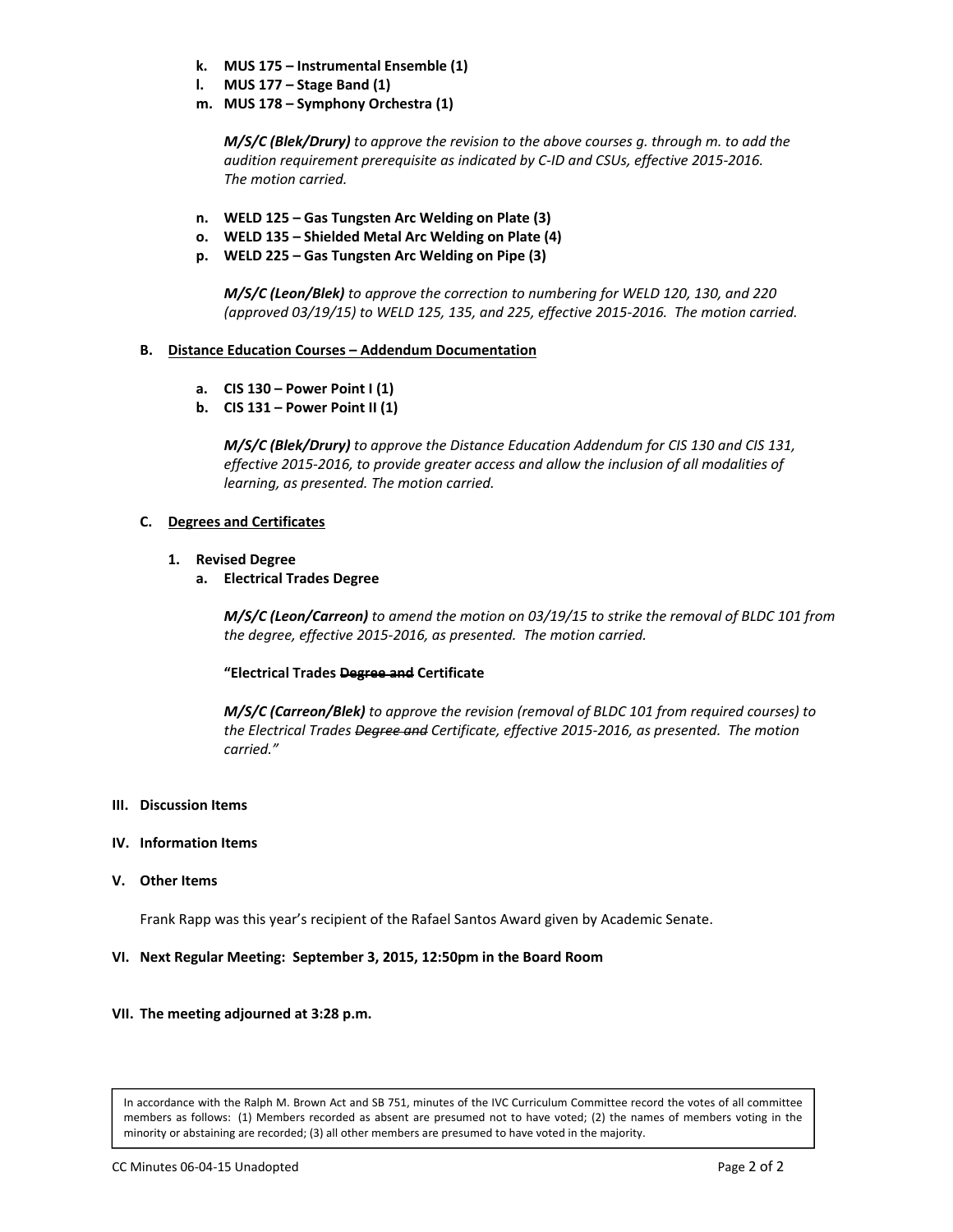# **Imperial Valley College**

Campus‐Wide Standing Committee

Self‐Evaluation Form

| <b>Committee Name</b>             |                    |                      | <b>Curriculum Committee</b>                                                                                                                                                                                                                                                                                                                        |                                                |                                                                                                                                                                                                |  |  |  |  |  |
|-----------------------------------|--------------------|----------------------|----------------------------------------------------------------------------------------------------------------------------------------------------------------------------------------------------------------------------------------------------------------------------------------------------------------------------------------------------|------------------------------------------------|------------------------------------------------------------------------------------------------------------------------------------------------------------------------------------------------|--|--|--|--|--|
| <b>Committee Charge (Summary)</b> |                    |                      | The Curriculum Committee shall serve in an advisory capacity to the Academic Senate by<br>developing policy recommendations which the Board of Trustees have elected to "rely<br>primarily" on the advice and judgement of the Academic Senate, and for which the<br>Curriculum Committee shall provide policy recommendations and procedures are: |                                                |                                                                                                                                                                                                |  |  |  |  |  |
|                                   |                    |                      | Curriculum, including establishing prerequisites and placing courses within disciplines;<br>Degree and certificate requirements: and Grading policies.                                                                                                                                                                                             |                                                |                                                                                                                                                                                                |  |  |  |  |  |
|                                   |                    |                      |                                                                                                                                                                                                                                                                                                                                                    |                                                |                                                                                                                                                                                                |  |  |  |  |  |
| <b>For Academic Year</b>          |                    |                      | 2014-2015                                                                                                                                                                                                                                                                                                                                          |                                                | 5/21/2015<br><b>Date of Evaluation</b>                                                                                                                                                         |  |  |  |  |  |
| Month                             | <b>Mtg</b><br>Date | # Members<br>Present | <b>Agenda</b><br>Sent<br>$1 = Yes$ $0 = No$                                                                                                                                                                                                                                                                                                        | <b>Minutes</b><br>Posted<br>$1 = Yes$ $0 = No$ | Please list the major issues or tasks addressed at each<br>meeting                                                                                                                             |  |  |  |  |  |
| Sept 2014                         | 4-Sep              | 17                   | $\mathbf{1}$                                                                                                                                                                                                                                                                                                                                       | $\mathbf{1}$                                   | Approval of course actions (new, revised, deleted); Meeting<br>Calendar Approval; Inactivated course list discussion; Update<br>to AP 4020.                                                    |  |  |  |  |  |
| Sept 2014                         | 18-Sep             | 21                   | 1                                                                                                                                                                                                                                                                                                                                                  | $\mathbf{1}$                                   | Approval of course actions (new, revised, deleted); Catalog<br>Text Item approval of new SLO statements; Program Pathway<br>document discussion.                                               |  |  |  |  |  |
| Oct 2014                          | 2-Oct              | 16                   | $\mathbf{1}$                                                                                                                                                                                                                                                                                                                                       | $\mathbf{1}$                                   | Approval of course actions (revised, deleted); Nursing Degree<br>Revision; Program Pathway document discussion continued.                                                                      |  |  |  |  |  |
| Oct 2014                          | 16-Oct             | 16                   | 1                                                                                                                                                                                                                                                                                                                                                  | $\mathbf{1}$                                   | Approval of course actions (new, revised); Liberal<br>Studies/Elementary Teacher Education program<br>department/division placement discussion; DE Position<br>Paper/Contact types discussion. |  |  |  |  |  |
| Nov 2014                          | 6-Nov              | 18                   | $\mathbf{1}$                                                                                                                                                                                                                                                                                                                                       | 1                                              | Approval of course actions (revised, deleted); Disability Svs<br>Tech Program Deletion; Learning communities and course<br>content percentages discussion.                                     |  |  |  |  |  |
| Nov 2014                          | 13-Nov             | 18                   | $\mathbf{1}$                                                                                                                                                                                                                                                                                                                                       | 1                                              | <b>Faculty Prioritization Special Meeting</b>                                                                                                                                                  |  |  |  |  |  |
| Nov 2014                          | $20 - Nov$         | 19                   | 1                                                                                                                                                                                                                                                                                                                                                  | 1                                              | Approval of course actions (new, revised); Spanish ADT,<br>Elementary Teacher Ed Program Assignment; AP 4235 Credit<br>by Exam revision: Content percentages removed.                          |  |  |  |  |  |
| Dec 2014                          | 4-Dec              | 18                   | $\mathbf{1}$                                                                                                                                                                                                                                                                                                                                       | $\mathbf{1}$                                   | Approval of course actions (new, revised, deleted); Revised<br>degrees and certificates; AG Bus Mngmnt ADT; Elementary<br>Teacher Education ADT.                                               |  |  |  |  |  |
| Feb 2015                          | 19-Feb             | 17                   | 1                                                                                                                                                                                                                                                                                                                                                  | 1                                              | Approval of course actions (revised); Course Review Timeline<br>discussion.                                                                                                                    |  |  |  |  |  |
| Mar 2015                          | 5-Mar              | 20                   | $\mathbf{1}$                                                                                                                                                                                                                                                                                                                                       | 1                                              | Approval of course actions (revised, deleted); Journalism and<br>Communication Arts - Program Deletion;                                                                                        |  |  |  |  |  |
| Mar 2015                          | 19-Mar             | 18                   | $\mathbf{1}$                                                                                                                                                                                                                                                                                                                                       | $1\,$                                          | Approval of course actions (new, revised, deleted); Degree<br>and Certificate Deletion/Inactivation/Revision.                                                                                  |  |  |  |  |  |
| Apr 2015                          | 2-Apr              | 17                   | $\mathbf{1}$                                                                                                                                                                                                                                                                                                                                       | $\mathbf 1$                                    | Approval of course actions (revised); AG Science ADT; AG Bus<br>Cert; University Studies dept designation; overview of<br>Learning Services Dept Reorg plan.                                   |  |  |  |  |  |
| Apr 2015                          | 16-Apr             | 17                   | $\mathbf{1}$                                                                                                                                                                                                                                                                                                                                       | $\mathbf{1}$                                   | Approval of course actions (revised); Catlog text updates;<br>Learning Svs Dept Reorg plan discussion.                                                                                         |  |  |  |  |  |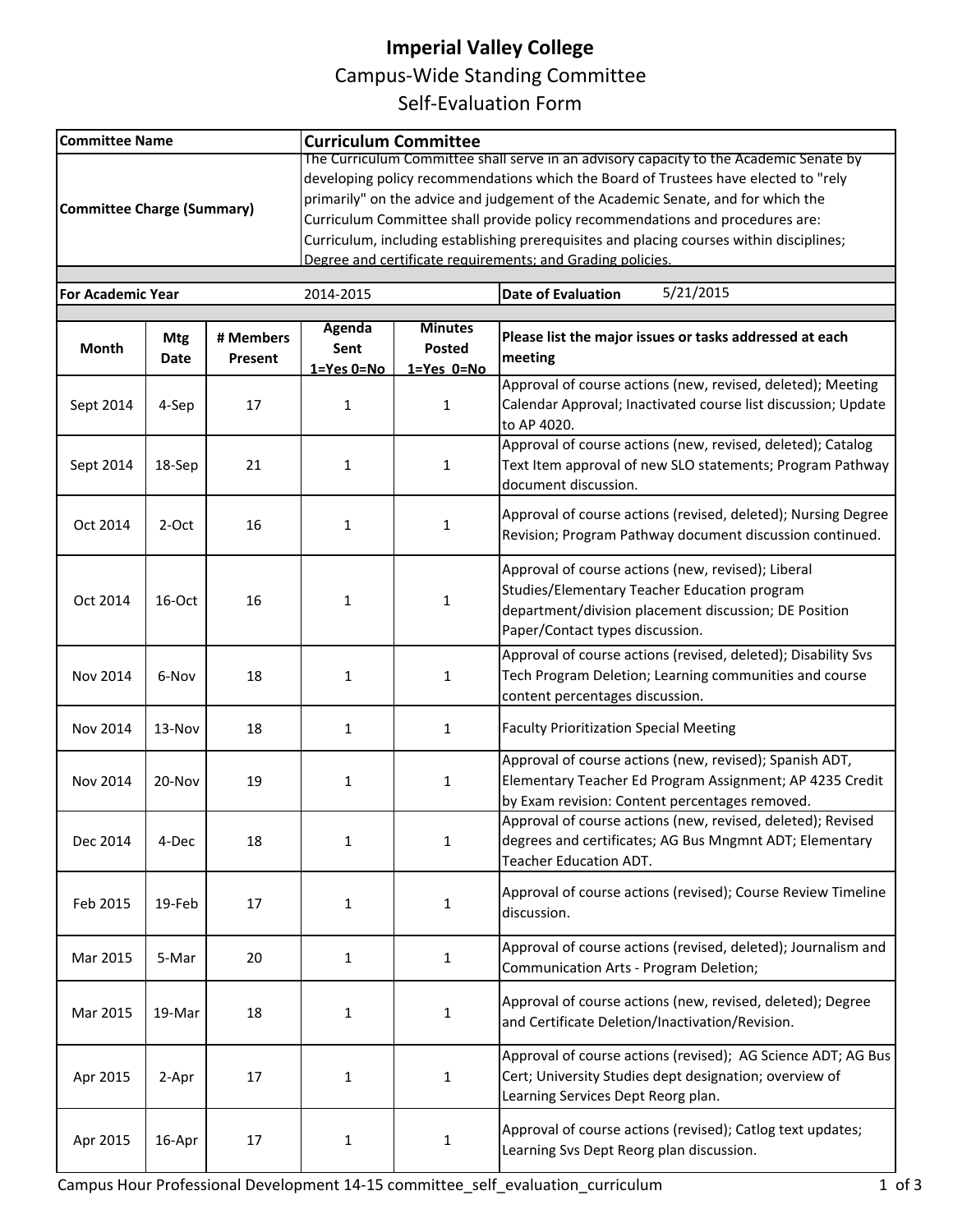# **Imperial Valley College** Campus‐Wide Standing Committee Self‐Evaluation Form

| May 2015                                                             | 7-May                                                                                                                                | 22                                                       | 1                                                                                                                       | $\mathbf{1}$                                                                                         | Approval of course actions (revised); Ag Plant Cert rev;<br>Nursing TMC information; committee meeting times<br>discussed.     |  |  |  |  |  |
|----------------------------------------------------------------------|--------------------------------------------------------------------------------------------------------------------------------------|----------------------------------------------------------|-------------------------------------------------------------------------------------------------------------------------|------------------------------------------------------------------------------------------------------|--------------------------------------------------------------------------------------------------------------------------------|--|--|--|--|--|
| May 2015                                                             | 21-May                                                                                                                               | 22                                                       | 1                                                                                                                       | 1                                                                                                    | Approval of course actions (revised); CC Meeting Calendar<br>approved.                                                         |  |  |  |  |  |
| <b>Avg Attendance</b>                                                |                                                                                                                                      | 18.8                                                     | 100%                                                                                                                    | 100%                                                                                                 |                                                                                                                                |  |  |  |  |  |
|                                                                      |                                                                                                                                      |                                                          |                                                                                                                         |                                                                                                      |                                                                                                                                |  |  |  |  |  |
|                                                                      |                                                                                                                                      |                                                          | 1 Catalog revisions/updates                                                                                             |                                                                                                      |                                                                                                                                |  |  |  |  |  |
|                                                                      |                                                                                                                                      |                                                          | 2 Course actions (New, Revised, Deleted)                                                                                |                                                                                                      |                                                                                                                                |  |  |  |  |  |
|                                                                      | <b>Major Accomplishments or</b><br><b>Achievements in Past Year</b>                                                                  |                                                          | 3 Degreee and Certificate Actions (New, Revised, Deleted)                                                               |                                                                                                      |                                                                                                                                |  |  |  |  |  |
|                                                                      |                                                                                                                                      |                                                          | 4 Two ADTs implemented (Spanish and Elementary Teacher Education)                                                       |                                                                                                      |                                                                                                                                |  |  |  |  |  |
|                                                                      |                                                                                                                                      |                                                          |                                                                                                                         | 5 Ad Hoc committees formed for review of Learning Communities and<br>Prerequisite review/validation. |                                                                                                                                |  |  |  |  |  |
|                                                                      |                                                                                                                                      |                                                          | 1                                                                                                                       |                                                                                                      |                                                                                                                                |  |  |  |  |  |
| <b>Major Obstacles or Problems with</b><br><b>Committee Function</b> |                                                                                                                                      |                                                          | $\overline{2}$                                                                                                          |                                                                                                      |                                                                                                                                |  |  |  |  |  |
|                                                                      |                                                                                                                                      |                                                          |                                                                                                                         |                                                                                                      |                                                                                                                                |  |  |  |  |  |
| <b>Recommendations for Improving</b>                                 |                                                                                                                                      |                                                          | 1                                                                                                                       |                                                                                                      |                                                                                                                                |  |  |  |  |  |
| <b>Process or Efficiency</b>                                         |                                                                                                                                      |                                                          | $\overline{2}$                                                                                                          |                                                                                                      |                                                                                                                                |  |  |  |  |  |
|                                                                      |                                                                                                                                      |                                                          |                                                                                                                         |                                                                                                      |                                                                                                                                |  |  |  |  |  |
|                                                                      |                                                                                                                                      | <b>Review of Goals from Previous Year</b>                | Spanish and Elementary Teacher Education ADTs developed and approved<br>$\mathbf{1}$<br>Institutional Goal: Goals 1 & 2 |                                                                                                      |                                                                                                                                |  |  |  |  |  |
| & Related Institutional Goal                                         |                                                                                                                                      |                                                          | 2 Program Pathways approved and posted to website<br>Institutional Goal: Goals 1 & 2                                    |                                                                                                      |                                                                                                                                |  |  |  |  |  |
|                                                                      |                                                                                                                                      |                                                          |                                                                                                                         |                                                                                                      |                                                                                                                                |  |  |  |  |  |
|                                                                      |                                                                                                                                      |                                                          |                                                                                                                         |                                                                                                      | 1 Complete Prerequisite and Recommended Preparation course review.                                                             |  |  |  |  |  |
|                                                                      |                                                                                                                                      |                                                          |                                                                                                                         | Related to: Institutional Goal: Goals 1 & 2                                                          |                                                                                                                                |  |  |  |  |  |
|                                                                      |                                                                                                                                      | <b>Committee Goals (if appropriate) for</b>              | $\overline{2}$                                                                                                          | and Computer Science ADTs.                                                                           | Obtain approval for developed Agriculture ADTs; Develop and approve Biology                                                    |  |  |  |  |  |
|                                                                      | <b>Institutional Goal</b>                                                                                                            | <b>Coming Year and list Related</b>                      |                                                                                                                         | Related to: Institutional Goal: Goals 1 & 2                                                          |                                                                                                                                |  |  |  |  |  |
|                                                                      |                                                                                                                                      |                                                          | 3                                                                                                                       |                                                                                                      |                                                                                                                                |  |  |  |  |  |
|                                                                      |                                                                                                                                      |                                                          | Related to:                                                                                                             |                                                                                                      |                                                                                                                                |  |  |  |  |  |
| <b>Chair Signature</b>                                               |                                                                                                                                      |                                                          | x                                                                                                                       |                                                                                                      |                                                                                                                                |  |  |  |  |  |
|                                                                      | <b>Typed or Printed Name</b>                                                                                                         |                                                          | Frank Rapp                                                                                                              |                                                                                                      |                                                                                                                                |  |  |  |  |  |
|                                                                      |                                                                                                                                      |                                                          |                                                                                                                         |                                                                                                      |                                                                                                                                |  |  |  |  |  |
|                                                                      |                                                                                                                                      | Goal 1 (Institutional Mission & Effectiveness):          |                                                                                                                         | <b>IVC Institutional Goals</b>                                                                       |                                                                                                                                |  |  |  |  |  |
|                                                                      |                                                                                                                                      |                                                          |                                                                                                                         |                                                                                                      | The College will maintain programs & services that focus on the mission of the college supported by data-driven assessments to |  |  |  |  |  |
|                                                                      |                                                                                                                                      | measure student learning and student success.            |                                                                                                                         |                                                                                                      |                                                                                                                                |  |  |  |  |  |
|                                                                      |                                                                                                                                      | <b>Goal 2 (Student Learning Program &amp; Services):</b> |                                                                                                                         |                                                                                                      |                                                                                                                                |  |  |  |  |  |
|                                                                      |                                                                                                                                      |                                                          |                                                                                                                         |                                                                                                      | The College will maintain programs & services which support students success & the attainment of student educational goals.    |  |  |  |  |  |
|                                                                      | Goal 3 (Resources):                                                                                                                  |                                                          |                                                                                                                         |                                                                                                      |                                                                                                                                |  |  |  |  |  |
|                                                                      | The College will develop & manage human, technological, physical, and financial resources to effectively support the college mission |                                                          |                                                                                                                         |                                                                                                      |                                                                                                                                |  |  |  |  |  |
| & the campus learning environment.                                   |                                                                                                                                      |                                                          |                                                                                                                         |                                                                                                      |                                                                                                                                |  |  |  |  |  |

# **Goal 4 (Leadership & Governance):**

The Board of Trustees & the Superintendent/President will each establish policies that assure the quality, integrity, & effectiveness of student learning programs & services, & the financial stability of the institution .

Campus Hour Professional Development 14-15 committee\_self\_evaluation\_curriculum 2 of 3